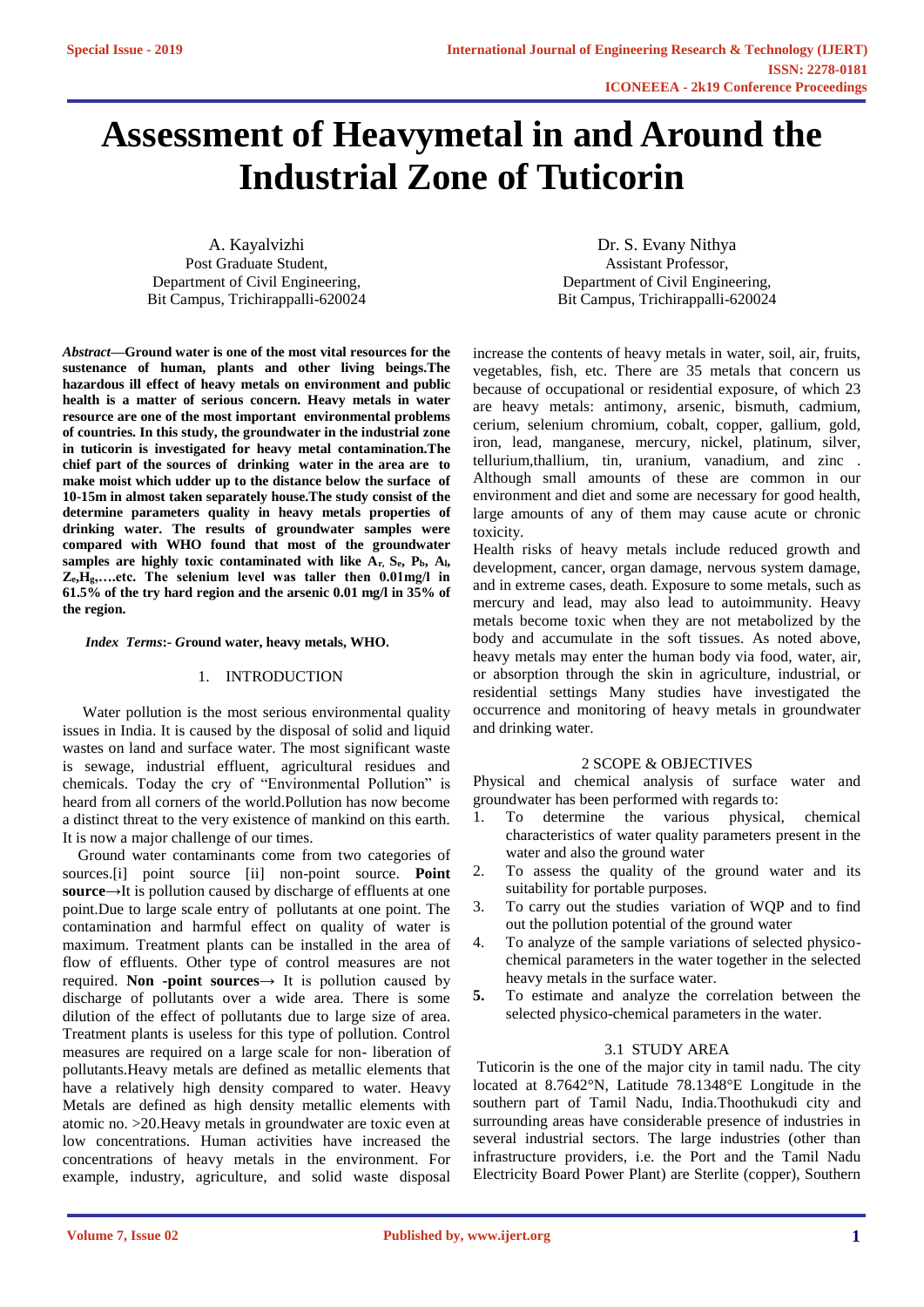Petrochemical Industrial Corporation (fertilisers and chemicals) and Kilburn Chemicals (titanium dioxide). There are also several textile mills in the district. The presence of these large industries can lead to the establishment of industries that have product synergies with these units (Selvam et al. 2013a, b). Several medium and small industries, including traditional ones, are situated in Thoothukudi and its neighbourhood. The major segments include salt—industrial and domestic, marine products, minerals (Ilmenite, Garnet, etc.), dry flower exports, edible oil extraction, readymade garments and senna (medicinalherbs) exports (Selvam 2014e, 2015). This study reports the levels of dissolved trace elements and heavy metals in the groundwater system. A large number of researchers have also worked on trace element contents of groundwater in Indian subcontinent and along its coastal area (Ramesh et al. 1995; Mandal and Sengupta 2006).

## 4.COLLECTION OF SAMPLES

In the present investigation of 7 groundwater samples were collected from seven wells & borewells of different rural areas of Tuticorin. monomer cans of 1 L capacity were made use for collection of water samples.These polythene cans were first washed with tap water, soaked in chromic acid solution for about 10-15 minutes to remove any impurities, again washed with tap water. Finally, they were rinsed with de-ionised distilled water. Then the polythene cans were taken for sample collection. the samples were collected in one liter high density monomer bottles pre washed with dilute hydrochloric acid and rinsed 3 times with the water sample before filling and labeled.

## *4.1 PRESERVATION OF SAMPLES*

Samples collected in the field should be conveyed to the laboratory in the shortest possible time, to avoid deterioration in their quality.Measurements of colour, odour, temperature, EC, pH and TDS are considered to be 'Field Determinations' and should be made as soon as possible after collecting a sample.Measurement of these parameters can be made in the field if field meters are available. This is the best option, as the analyses will be made immediately.

# *A) Gis based analysis*

The base map of Tuticorin coastal area was digitized from survey of India toposheet no  $58L/1&2$  and  $58L/5$  using ArcGIS 9.2 software. The precise locations of sampling points were determined in the field GARMIN 12 Channel GPS and the exact longitudes and latitudes of sampling points and imported in GIS platform. The spatial distri-bution for groundwater quality parameters such as hard-ness, pH, TDS,  $HCO<sub>3</sub>$ ,  $SO<sub>4</sub>$ ,  $NO<sub>3</sub>$ ,  $Ca$ ,  $Mg$ ,  $Cl$  and heavymetals in Pb, Se, Ar & Fe were done with the help of spatial analyst modules in ArcGIS 9.2 software.

## 5) GENERAL PROPERTIES

Measurements of colour, odour, temperature, EC, pH and DO are considered to be 'Field Determinations' and should be made as soon as possible after collecting sample.Measurement of these parameters can be made in the field if field meters are available. This is the best option, as

the analyses will be made immediately. If samples are brought to the laboratory, the travel time should be very short, so that parameter values do not change between the time the sample is collected at the time of analysis .

# *1) pH parameters*

The pH of a solution is a measure of hydrogen  $(H+ )$  ion concentration, which is, in turn, a measure of acidity. The intensity of Acidic and basic character of a solution is indicated by ph or hydrogen ion ,at a given temperature.

As the H+ concentration increases the pH decreases. For example, if the H+ concentration is the pH is 4, and the solution is acidic. In this solution, we see that the OH concentration is 10-14/10-4 , or 10-10. Since 10-4 is much greater than 10-10 the solution contains a large excess of H+ ions, confirming that it is indeed acidic. Any solution where the  $H<sub>+</sub>$  concentration is less than 10-7 or the pH is greater than 7, would be basic. The pH range in dilute samples is from 0 (very acidic) to 14 (very alkaline), and in water samples is rarely below 4 or above 10. The measurement of pH is now almost universally done using electronic pH meters. The pH of an effluent or water sample is important in almost all phases of drinking water and wastewater treatment.

# *2) Electrical Conductivity (EC)*

The units of k are 1/ohm-cm or mho per centimeter. Conductivity is customarily reported in micromhos per centimeter ( $\Box$ mho/cm). In the International System of Units (SI) the reciprocal of the ohm is the siemens (S) and conductivity is reported as millisiemens per meter (mS/m); 1  $mS/m = 10$  mhos/cm and  $1 \Box S/cm = 1$  mho/cm.

# *3) Total dissolved solids ( TDS)*

Is the residue of total, suspended, or dissolved solids after heating to dryness for a specified time at a specified temperature. Volatile solids: is the weight loss on ignition. It includes losses due to decomposition or volatilization of some mineral salts. The theoretical relations between TDS and EC **TDS ( mg/L)= 0.6 EC ( µS/cm)S**

| <b>Samples</b>                           | pH       | EC        | <b>TDS</b> | $\overline{\mathbf{Ca}^{2+}}$ | $M_{\rm g}^{2+}$ | $K^+$        | $Na+$ |
|------------------------------------------|----------|-----------|------------|-------------------------------|------------------|--------------|-------|
| <b>Terkuveer</b><br>a<br>pandyapur<br>am | 7.6      | 3850      | 2464       | 64                            | 29               | 10           | 288   |
| <b>Silverpura</b><br>m                   | 7.3<br>2 | 1038<br>0 | 6643       | 192                           | 144              | 41           | 5.6   |
| <b>Mappilai</b><br>urani                 | 7.4<br>6 | 9100      | 5824       | 320                           | 366              | 76           | 1475  |
| <b>Sipcot</b>                            | 8.1<br>2 | 4800      | 3072       | 880                           | 128              | 839          | 115   |
| Ayynadup<br>puram                        | 8.1<br>0 | 5230      | 3347       | 368                           | 221              | 21           | 382   |
| Pudur<br>pandiapur<br>am                 | 7.7<br>0 | 400       | 256        | 22                            | 13               | $\mathbf{2}$ | 52    |
| kumargiri                                | 7.7<br>0 | 3370      | 2157       | 275                           | 83               | 8            | 271   |

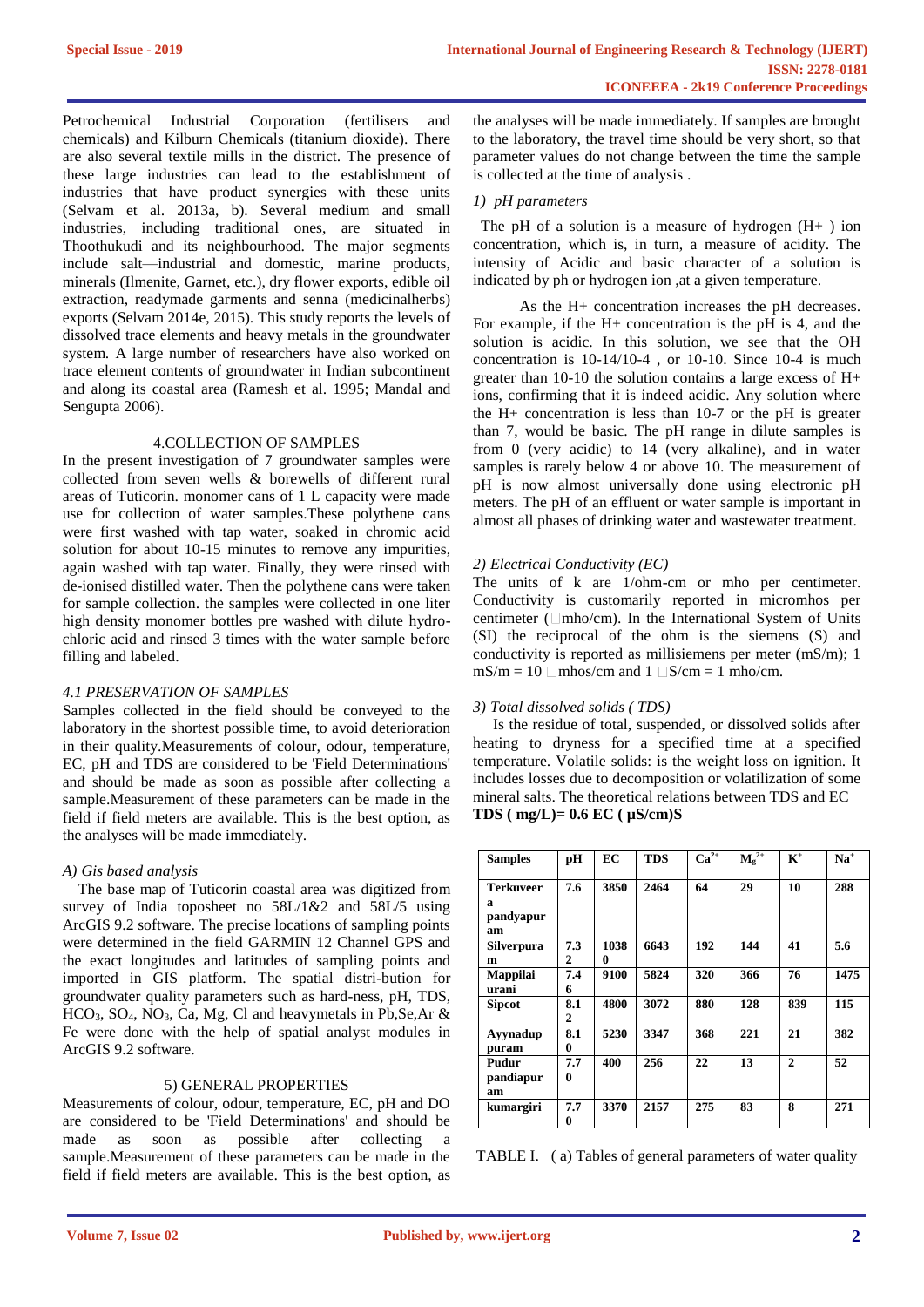| <b>Location Name</b> | Latitude | Longitude |  |
|----------------------|----------|-----------|--|
| Meelavitan           | 78.1321  | 8.7937    |  |
| Sipcot               | 78.0855  | 8.8024    |  |
| Sterlite             | 78.0866  | 8.8192    |  |
| Muthiapuram          | 78.1297  | 8.7466    |  |
| Periyanayaga Puram   | 78.1016  | 8.7785    |  |
| Siluvaipatti         | 78.1545  | 8.8395    |  |
| Mapilaiurani         | 78.1338  | 8.8357    |  |
| Shunmugapuram        | 78.1449  | 8.7987    |  |

#### (b)Table of location of the sample area

#### 6) RESULT & DISCUSSION

#### *a) Salient features of major ion chemistry*

The various physical & chemical parameters including statistical measures such as minimum, maximum, average and standard deviation analysed groundwater samples from the study area. TDS values ranges from 256 to 6643 mg/l, with an average value of 2157 mg/l. the high concentration of TDS in ground water samples in due to leaching of salts from soil and also by anthropogenic activities. The EC value is measured in micro -semens per centimetre and is mesure of salt content of water in the form of ions. The EC values range from 400 to 10380 μs/cm with an average value 3370 μs/cm. To determine the suitability of ground water of any purposes, it is essential to classify the groundwater depending upon their hydrochemical properties based on their EC values (selvam et al.2014b, c). the negative logarithm of hydrogen ion concentration (pH) ranges from 7.6 -8.12 with an averaage value 8.00 the pH value as low as 7.6 was recorded in Sipcot and the highest was found in mappilaiurani near siluvaipuram with a value of 8.12. this shows that the groundwater of the study area dominantly alkaline in nature. The slight alkalinity may be due to presence of bicarbonate ions, which are produced by the free combination of  $CO<sub>2</sub>$  with water to form carbonic acid, which affects the pH of the water(Azzez et al.2000). Almonst the cations, the concentration of Na, Ca, Mg and K ions range from ,5.6-1475,22-880,13-366and 2-839 mg/ l.The order of abundance of chemical concentrations is  $Na^+ > K^+ > Mg^{2+} > Ca^{2+}$ , respectively.

#### *b) Heavy metal distribution*

For the protection of human health, guidelines for the presence of heavy metals in water have been set by different International Organizations such as United States Environmental Protection Agency, World Health Organization (WHO) and the European Union Commission (Marcovecchio et al. 2007). thus,heavy metals have permissible limits in water as specified by these organizations. The summary of the heavy metals results of laboratory analyses conducted on the samples.

#### *A.Heavy metals*



The concentration of lead in groundwater varies from 0.000 to 0.018 mg/l with an average concentration of 0.004 mg/l,which is beyond the desirable limit of 0.001 mg/l as recommended by WHO (2004). the lead concentration in groundwater of the study area is within the maximum allowable limit in all the sample locations. The main sources of lead contamination are industrial discharges from smelters, battery manufacturing units, run off from contaminated land areas, atmospheric fall out and sewage effluents.



Spatial distribution map ARSENIC

Arsenic concentration in the groundwater varies from 0.000 to 0.083 mg/l with an average concentration of 0.015 mg/l. The maximum allowable limit of arsenuc ion concentration in groundwater is 0.001 mg/ l as per WHO 2004 classification. According to WHO standards, 42% of the samples have exceeded the permissible limits and 58 % of the samples are within the permissible limit. Not permissible limit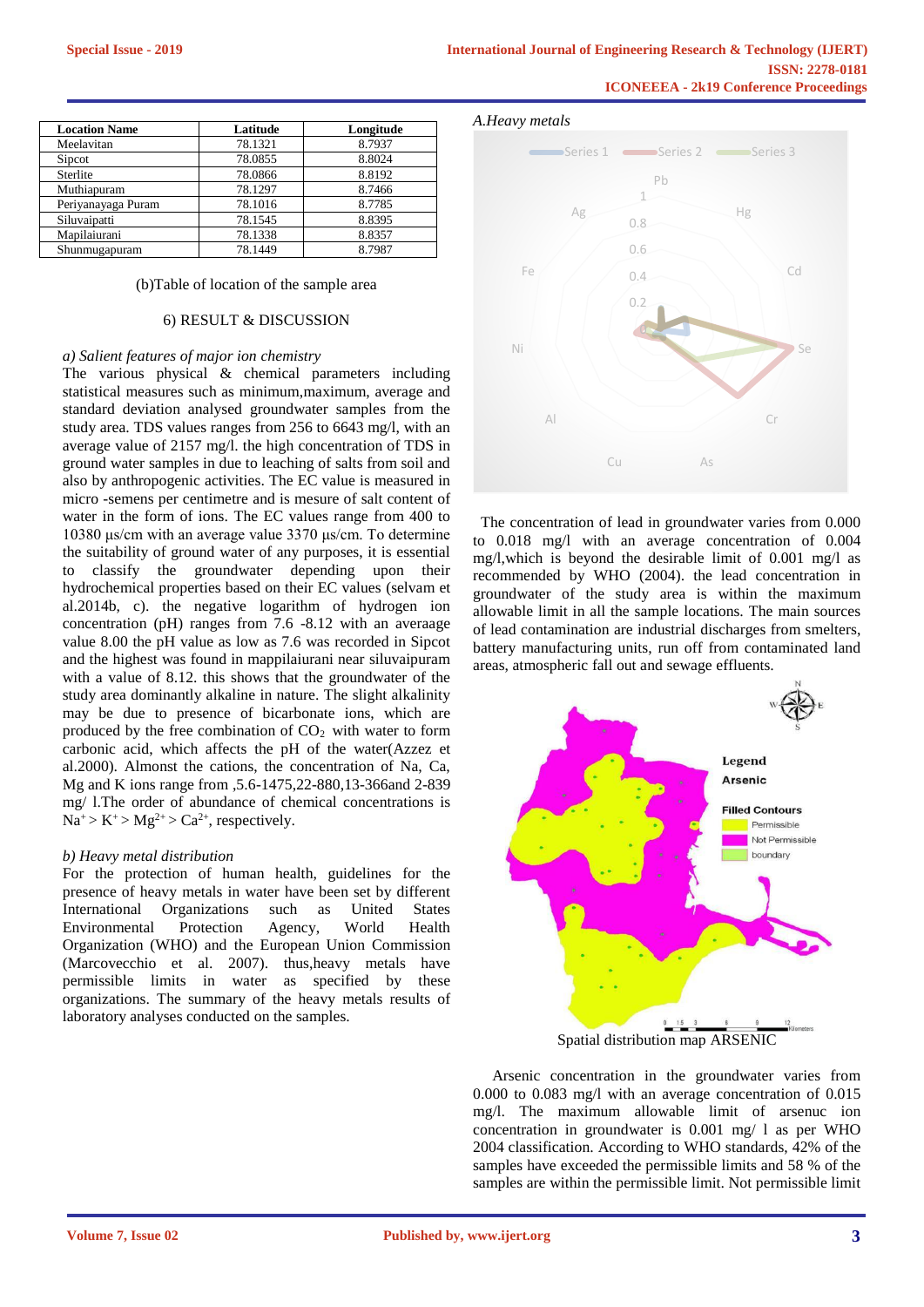of arsenic was observed towards North West, North East and central porttion . A higher concentration of Arsenic in the study area is due to industrial waste leaching or percolating through the sub-surface. The study area STERLITE is one of the copper industries located near Thoothukudi town which produces copper from copper concentrates. Arsenic trioxide is obtained as a by product from dusts and residues that are produced during the treatment of other metal ores such as gold and copper (puthiyasekar et al. 2010). the high arsenic concentration is due to the anthropogenic activities like poultry waste, brick making and agricultural practices (selvam et al. 2014a). Chromium concentration in the groundwater varies from the 0.001 to 0.080 mg/l with an average concentration of 0.013 mg /l. as per WHO 2004 standard only one sample exceeds the permissible limit, which may be due to industrial activity.the most common man-made sources of chromium in groundwater are burning of fossil fuels, mining effluent, effluent from metallurgical, chemical and other industrial operations (Leung and Jiao 2006). the risk to human health is through ingestion only-drinking, cooking and teeth brushing. Well water with chromium levels greater than 0.005 mg/l may safely be used for bathing, hand washing and dish washing (selvam et al.2015).

The concentration of iron (Fe) in the groundwater varies from 0.001 to 0.357 mg/l, with an average of 0.123 mg/l. the maximum allowable limit of iron ion concentration. It is found that 85 % of the samples are within the desirable limit and 15 % of the samples have crossed the permissible limit in the area, according to the WHO standard 2012. the NP limit of 0.3 mg/l was observed in small patches of central portion due to the anthropogenic activity. Iron can be found in meat, whole meal products, potatoes and vegetables. The human body absorbs iron in animal products faster than iron in plant products. Iron is an essential part of haemoglobin, the red colouring agent of the blood that transports oxygen through our bodies. Higher Fe concentration in the aquifers might have been the results of interaction from oxidized Fe minarls and organic matters and subsequent dissolution of Fe  ${}_{2}CO_{3}$  at a comparatively lower pH (Mondal et al. 2010). this type of water was clear when drawn from the well, but shortly changes into cloudy and then turns brown due to precipitation of Fe(OH3). Another reason for high Fe concentration may be due to the removal of dissolved oxygen by organic matter, leading to reduced conditions. Under reducing conditions, of dissolved iron in groundwater (Applin and zhao 1989; white et al. 1991).

The concentration of selenium in the groundwater varies from 0.000 to 0.149 mg/l with an average concentration of 0.086 mg/l. the maximum allowable limits of selenium ion concentration in groundwater is 0.01 mg/l as per WHO 2012 classification. According to WHO standards 82% of the samples exceed the permissible limits and only 18% of the samples are within the permissible limits. Selenium is a natural heavy metal associate with specific geological formations and in groundwater it occurs as a mixture of selenite and selenate. Diminutive amount of selenium was benefical, but excess amount was toxic in ground water.



# *SELENIUM level chart*



The concentration of antimony in the groundwater varies from 0.000 to 0.007 mg/l with an average concentration of 0.001 mg/l. the maximum allowable limits limits of selenium ion concentration in groundwater is 0.005 mg/l as per WHO 2012 classification.Especially, people who work with antimony suffer the effects of exposure by breathing in antimony dusts. Human exposure to antimony may take place not only by breathing air, drinking water and by eating foods that contain it but also by skin contact with soil, water and other substances that contain it ( sang et al 2008).